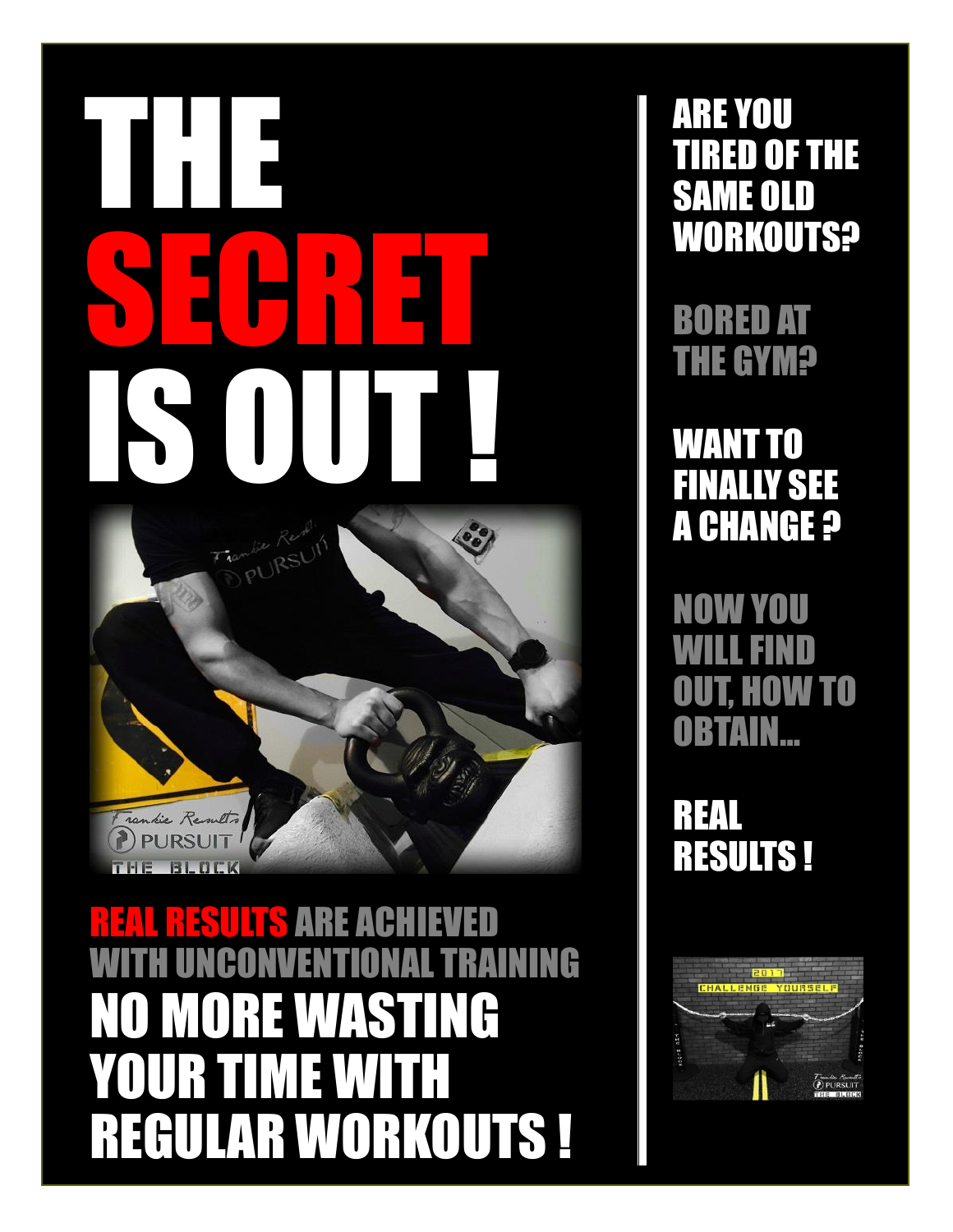## IT'S ALL ABOUT UNCONVENTIONAL TRAINING !

WE ARE PROGRAMMED TO THINK FITNESS MUST TAKE PLACE IN THE GYM. YOU GET ON A MACHINE OR PUMP SOME IRON AND … POOF MAGIC HAPPENS AND YOU GET RESULTS.

THIS IS FAR FROM REALITY. THE SECRET TO THE RESULTS THAT MANY FITNESS CELEBRITIES AND ATHLETES OBTAIN, IS THAT THEY TRAIN UNCONVENTIONALLY. SO, WHAT IS UNCONVENTIONAL TRAINING? UNCONVENTIONAL TRAINING IS BASICALLY MOVING YOUR BODY WHILE USING ANYTHING / EVERYTHING TO CREATE COMPOUND MOVEMENT. I KNOW THIS SOUNDS CONFUSING, BUT HANG IN THERE WITH ME!

LET'S SAY YOU HAVE BEEN GOING TO THE GYM FOR A WHILE AND YOU THINK YOU'RE MAKING PROGRESS. NOW WHAT IF I TOLD YOU TO RUN A LAP AROUND THE TRACK AND THEN CLIMB UP A SET OF BLEACHERS AND WHEN YOU GET THERE BEAR CRAWL DOWN…. WHAT ARE YOU INSANE?... IS WHAT YOU MIGHT BE SAYING TO YOURSELF. WHEN AN ACTIVITY LIKE THIS IS COMPLETED, IT TAKES ALL YOUR BODY'S MUSCLE GROUPS TO WORK TOGETHER. THIS IS WHAT WE CALLFUNCTIONAL STRENGTH. IN ORDER TO TRAIN THE BODY TO ACCOMPLISH THIS ACTIVITY, YOU WILL NEED TO TRAIN MUSCLES YOU HAVE NEVER TRAINED BEFORE.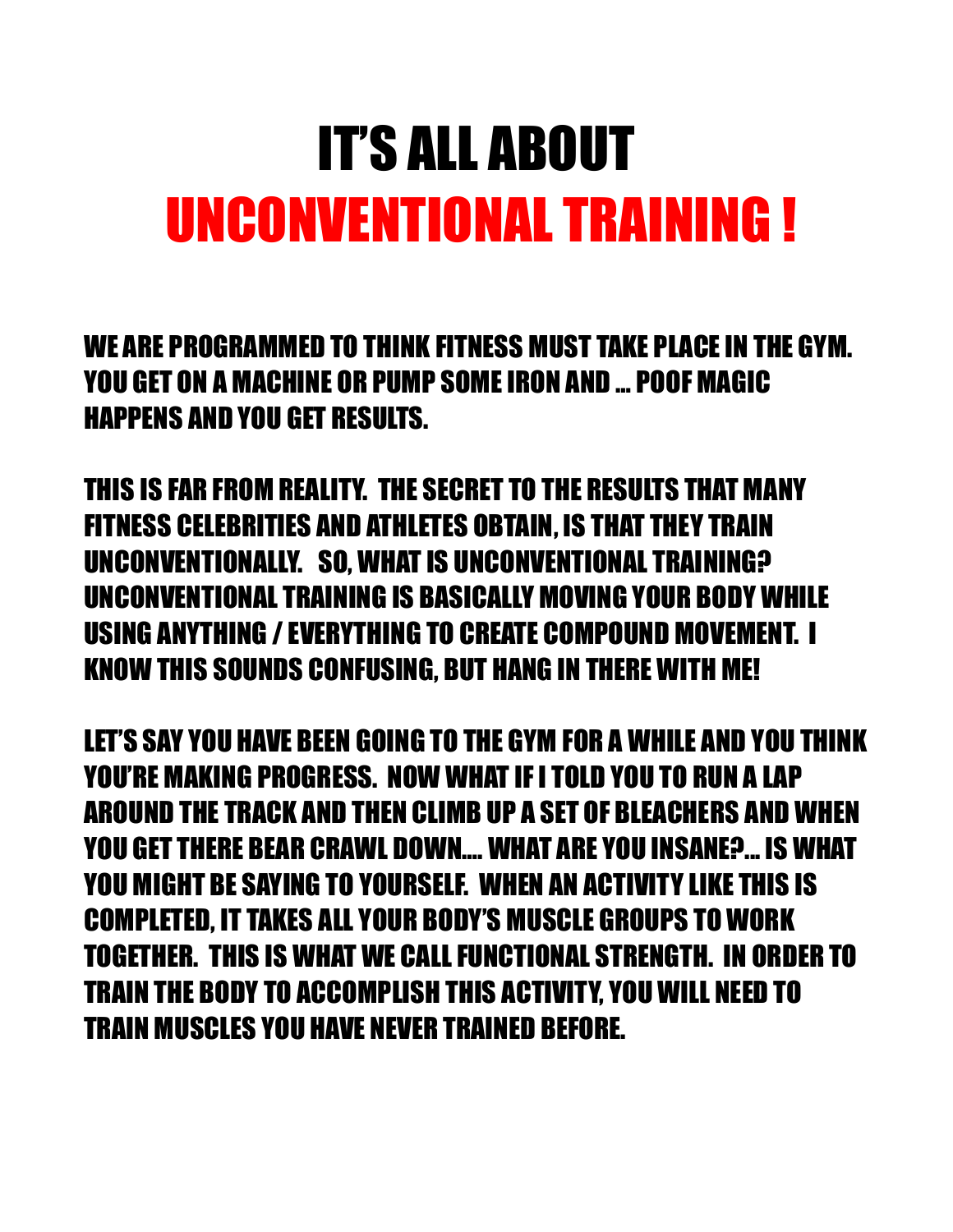#### 10 #BADASS TIPS TO GET YOUR REAL RESULTS ON!

- 1. PROTEIN MYTH BUSTED! STOP GUZZLING THESE CRAZY SHAKES THAT ARE FILLED WITH CRAP! YES, YOU NEED PROTEIN BUT NOT AS MUCH AS YOU THINK. QUALITY OVER QUANTITY…FACT!
- 2. STOP THINKING CARBS ARE THE ENEMY! THE RIGHT CARBS = FUEL FOR YOUR BODY
- 3. HIGH INTENSITY INTERVAL TRAINING… ANY DAY OF THE WEEK VERSUS LOOKING AT YOUR WATCH ON A TREADMILL = BORING!!!
- 4. CHANGE YOUR MINDSET ON WHERE YOU THINK FITNESS SHOULD TAKE PLACE! (HINT…NOT ALWAYS IN YOUR TRADITIONAL GYM) HOW'S THAT WORKING OUT?
- 5. WHAT ARE YOU DRINKING? IT SHOULD BE WATER, AT LEAST 3 LITERS… THIRSTY?
- 6. YOU NEED YOUR GOOD FATS, KEY WORD "GOOD". REGULATE YOUR HORMONES… BUILDING BLOCKS…ETC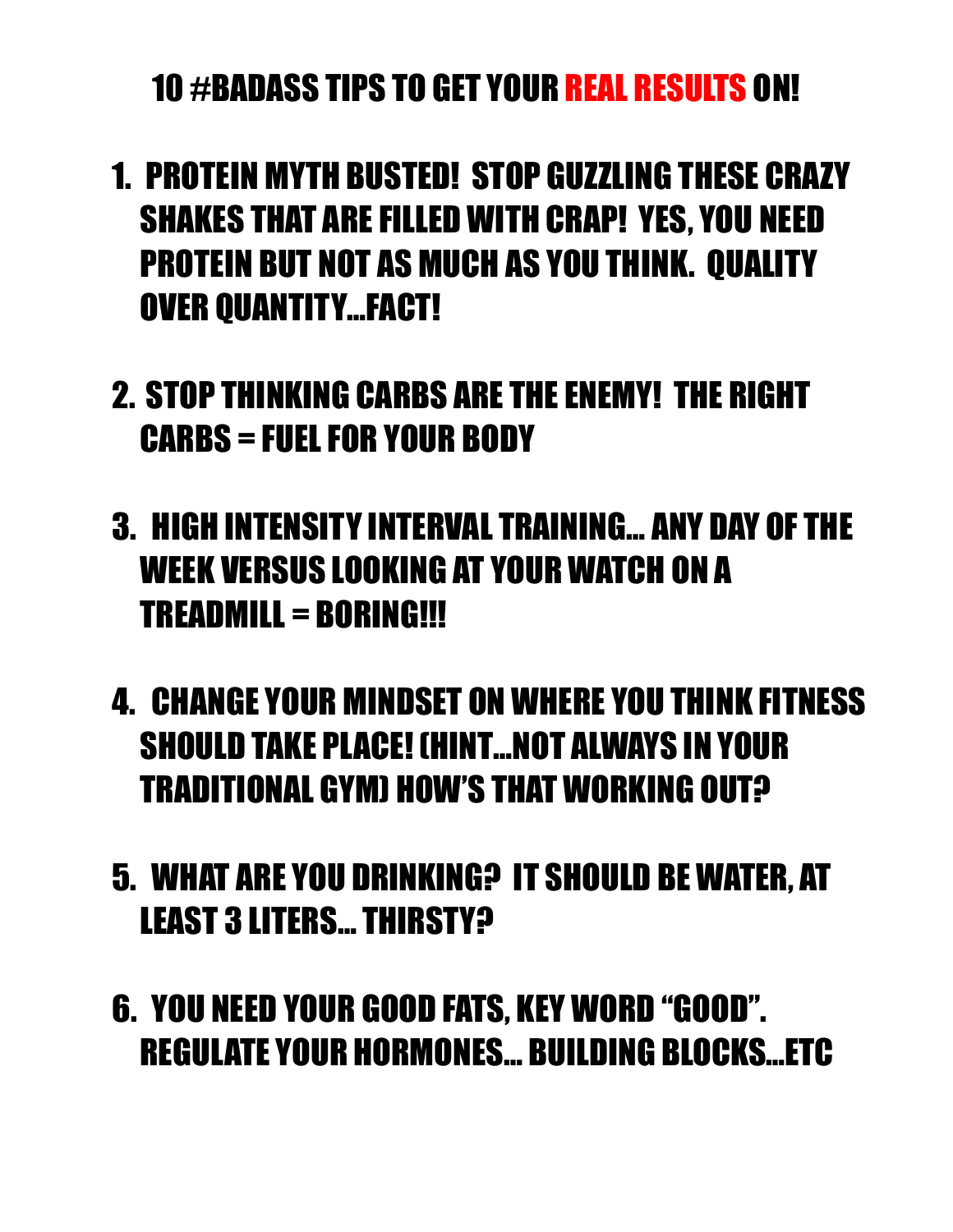- 7. ZZZZZ....ZZZZZZZZZ...ZZZZ UHMMM YEA, HMMM SLEEP!!!!! REST UP, GROW, BURN, AND SHED THAT WEIGHT!
- 8. SURROUND YOURSELF WITH POSITIVE PEOPLE THAT MAKE YOU BETTER!!! IT'S CALLED TEAMWORK = GREATER RESULTS!
- 9. REPETITION…REPETITION…REPETITION. NO MORE… "BRO LETS DO 3 SETS OF 10, LEGS". YOU NEED WAY MORE REPS THAN THAT, COME ON!!!
- 10. TWO WORDS "UNCONVENTIONAL TRAINING" …THIS IS WHEN THE MIC DROPS!



FRANKIE SERRANO CERTIFIED FITNESS/NUTRITION COACH CERTIFIED UNCONVENTIONAL FITNESS EXPERT CERTIFIED PURSUIT COACH